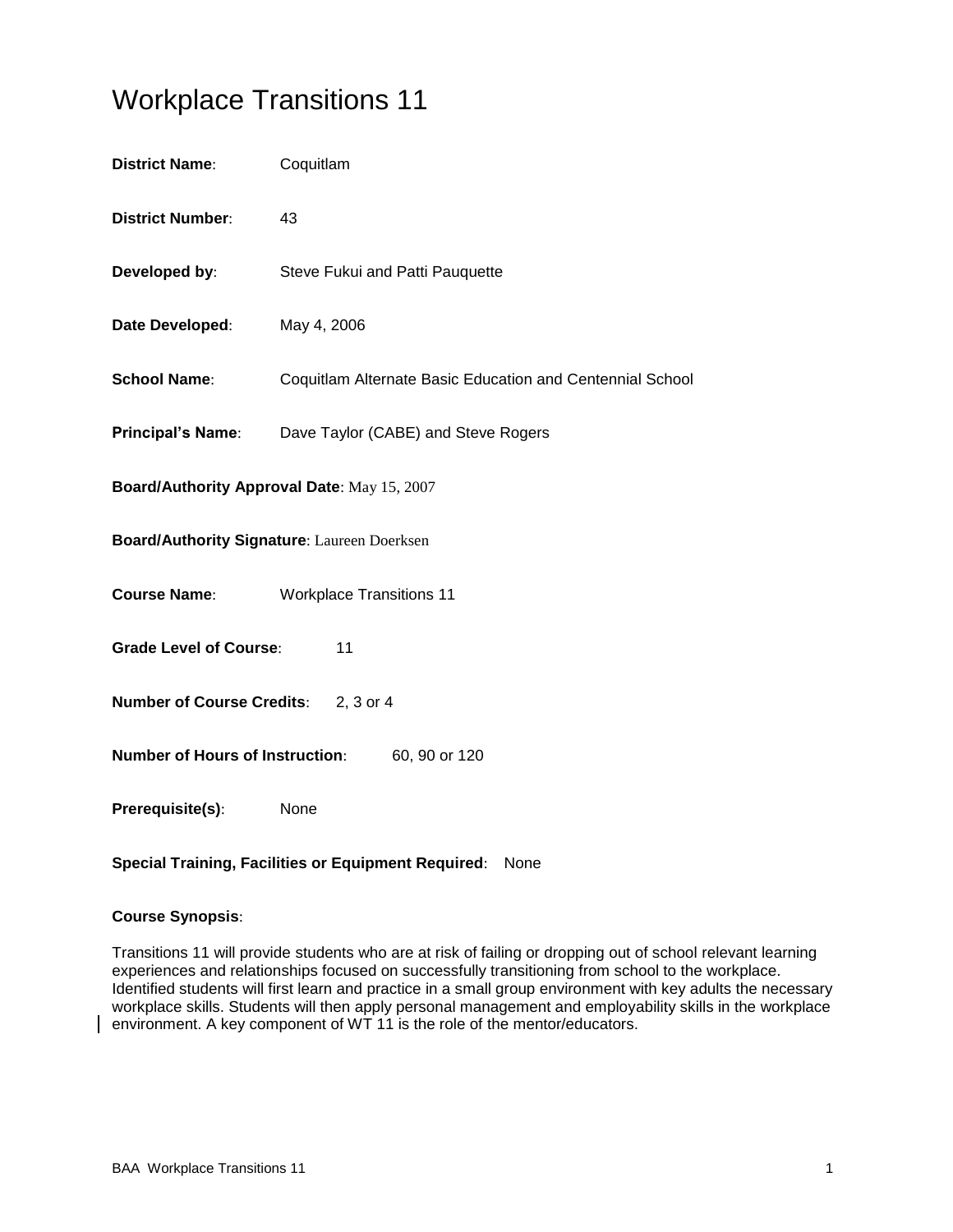This course emphasizes the development of personal management, career, and employment skills through mentorship, classroom study and workplace experiences beyond the scope of Planning 10. Instructional support, in a context of meaningful adult and peer connections will provide students with the skills and opportunities to apply classroom acquired skills to performance and success in the workplace. This course is designed to allow students to earn 2 or more credits by utilizing previous and current learning experiences.

**Rationale**: This course has been developed for at risk students to provide them with less traditional avenues to earn credits toward graduation while developing personal management skills through relevant application in the school and in the workplace. Creating a strong 'mentorship' environment is crucial to helping these students learn and practice the techniques.

A low student/teacher ratio in a highly personalized environment is the key method of instruction that will be offered to students needing a program option different from the learning support provided in the traditional academic model.

| <b>Unit/Topic</b> | <b>Title</b>                                        | Time                                                                                                        |
|-------------------|-----------------------------------------------------|-------------------------------------------------------------------------------------------------------------|
| Unit 1            | The Future: Who Can I Become?                       | 30 hours (1 credit)                                                                                         |
| Unit 2            | The Present: What Do I Have To Offer?               | 30 hours (1 credit)                                                                                         |
| Unit 3            | The Marketplace: Is This Job For Me?                | 30 hours (1 credit)                                                                                         |
| Unit 4            | Reflection: Where Have I Been?<br>Where Am I Going? | 30 hours (1 credit)<br><b>Must be completed</b><br>in conjunction with<br>one or more of the<br>above units |
|                   | <b>Total Hours</b>                                  | 120 hours (4 credits)                                                                                       |

### **Organizational Structure**:

## **Unit/Topic/Module Descriptions**:

#### **Unit 1**: **Who Can I Become?**

This unit will serve as the introduction to the importance of recognizing and applying personal management skills and techniques to enhance personal success. Students will be introduced to a variety of skills and practices that can be incorporated in all aspects of their lives. Specific certificates will be earned upon successful completion of some of these components.

| <b>Curriculum Organizer</b>                         | <b>Learning Outcomes</b>                                                                                                                                                                                  |
|-----------------------------------------------------|-----------------------------------------------------------------------------------------------------------------------------------------------------------------------------------------------------------|
|                                                     | It is expected students will:                                                                                                                                                                             |
| Acquisition of Personal Management<br><b>Skills</b> | List and describe personal management skills                                                                                                                                                              |
| Application of Workplace Skills                     | Describe the steps in effective goal setting and<br>decision making                                                                                                                                       |
| Acquisition of Personal management<br><b>Skills</b> | Demonstrate an understanding of the skills and<br>٠<br>techniques of effective Anger Management and<br><b>Conflict Resolution</b><br>Evaluate and critique the use of these<br>٠<br>techniques and skills |
| Application of Personal Management<br>Skills        | Apply Anger Management and Conflict<br>٠<br>Resolution strategies in simulated and real-life<br>situations                                                                                                |
| <b>Personal Growth</b>                              | Demonstrate an understanding of the following                                                                                                                                                             |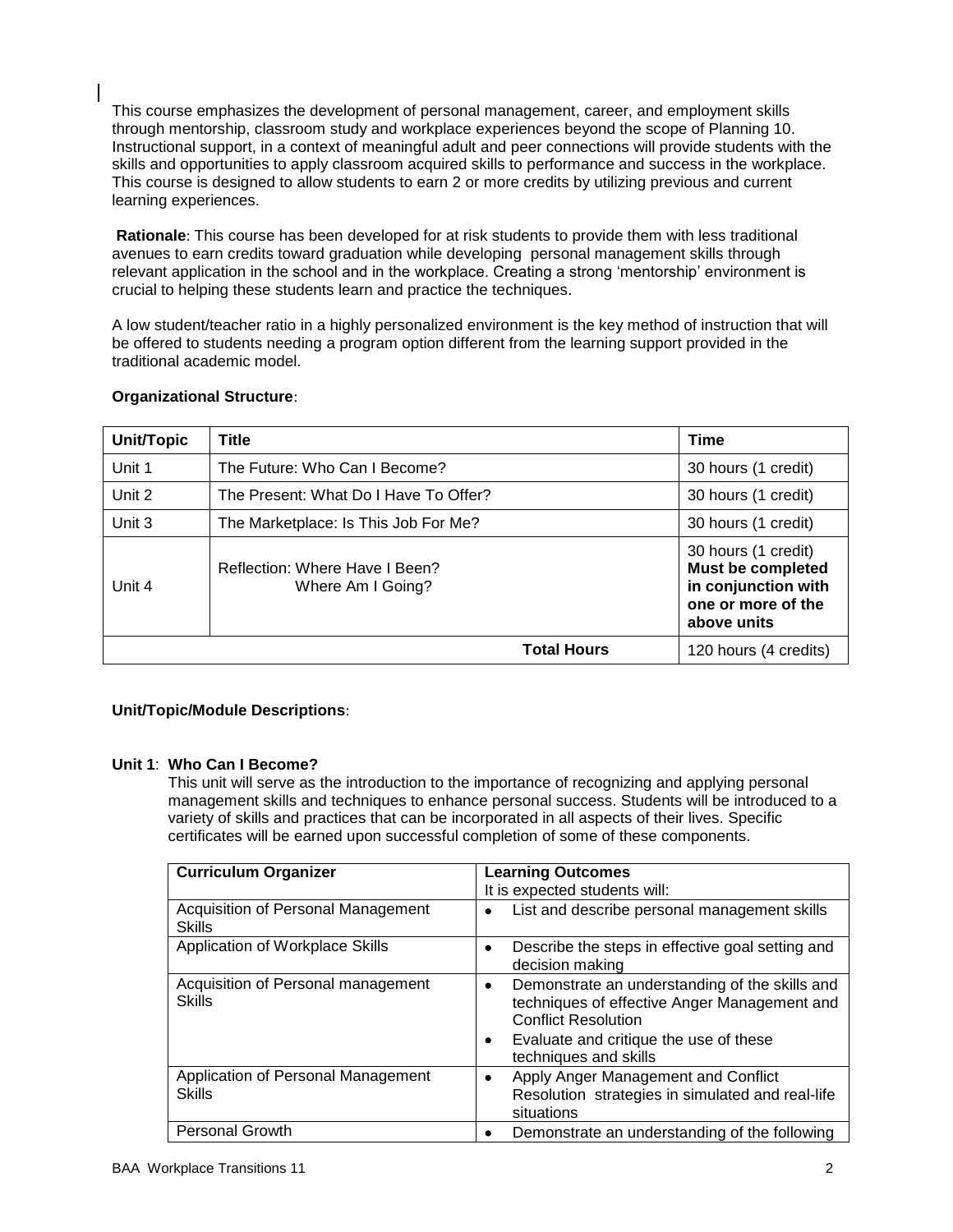|  | concepts: Goal Setting, Empathy, Self-<br>Defeating Practices, Self-Management<br>Apply concepts in various contexts<br>Identify and evaluate the use of these<br>strategies in their daily lives |
|--|---------------------------------------------------------------------------------------------------------------------------------------------------------------------------------------------------|
|--|---------------------------------------------------------------------------------------------------------------------------------------------------------------------------------------------------|

## **Unit 2**: **What Do I Have To Offer?**

This unit will help student's recognize the skills needed for success and advancement in the workplace. Students will be able to determine their personal attributes and skills and make connections to workplace opportunities. Industry recognized certification will further enhance their employment opportunities.

| <b>Curriculum Organizer</b>               | <b>Learning Outcomes</b>                            |
|-------------------------------------------|-----------------------------------------------------|
|                                           | It is expected students will:                       |
| Acquisition of Personal Management        | Describe personal attributes and skill sets<br>٠    |
| <b>Skills</b>                             | List potential jobs/careers compatible with         |
| Application of Workplace Skills           | identified attributes                               |
| <b>Acquisition of Personal Management</b> | Identify effective job seeking tools<br>٠           |
| <b>Skills</b>                             | Develop effective job seeking tools (resumes,       |
| Application of Workplace Skills           | cover letter, interview techniques)                 |
| <b>Personal Growth</b>                    | Assess the effectiveness of these tools<br>٠        |
| Acquisition of Workplace Skills           | Demonstrate an understanding of the skills and<br>٠ |
|                                           | techniques of industry recognized certification:    |
|                                           | SuperHost, FoodSafe, WCB WorkSafe,                  |
|                                           | <b>CSABC Safety Star</b>                            |
| Application of Workplace Skills           | Apply the skills and techniques of certification    |
|                                           | in simulations                                      |
| <b>Personal Growth</b>                    | Evaluate the use of these techniques and<br>٠       |
|                                           | skills for effectiveness                            |

#### **Unit 3**: **Is This Job For Me?**

This unit will provide students will the opportunity to demonstrate their skills and knowledge in the workplace. This first hand experience will help highlight personal skills and abilities, clarify career goals and create a plan of action to aid in their success.

| <b>Curriculum Organizer</b>                               | <b>Learning Outcomes</b><br>It is expected students will:                                                                                                                   |
|-----------------------------------------------------------|-----------------------------------------------------------------------------------------------------------------------------------------------------------------------------|
| Application of Workplace Skills                           | Demonstrate fundamental employment skills in<br>٠<br>the workplace.<br>Demonstrate the skills and techniques learned<br>$\bullet$<br>through certification in the workplace |
| Acquisition of Workplace Skills                           | Recognize and understand the job specific<br>skills needed on various worksites                                                                                             |
| Application of Workplace Skills<br><b>Personal Growth</b> | Evaluate and assess performance in<br>٠<br>partnership with the workplace supervisor.<br>Create a plan of action to enhance future<br>success                               |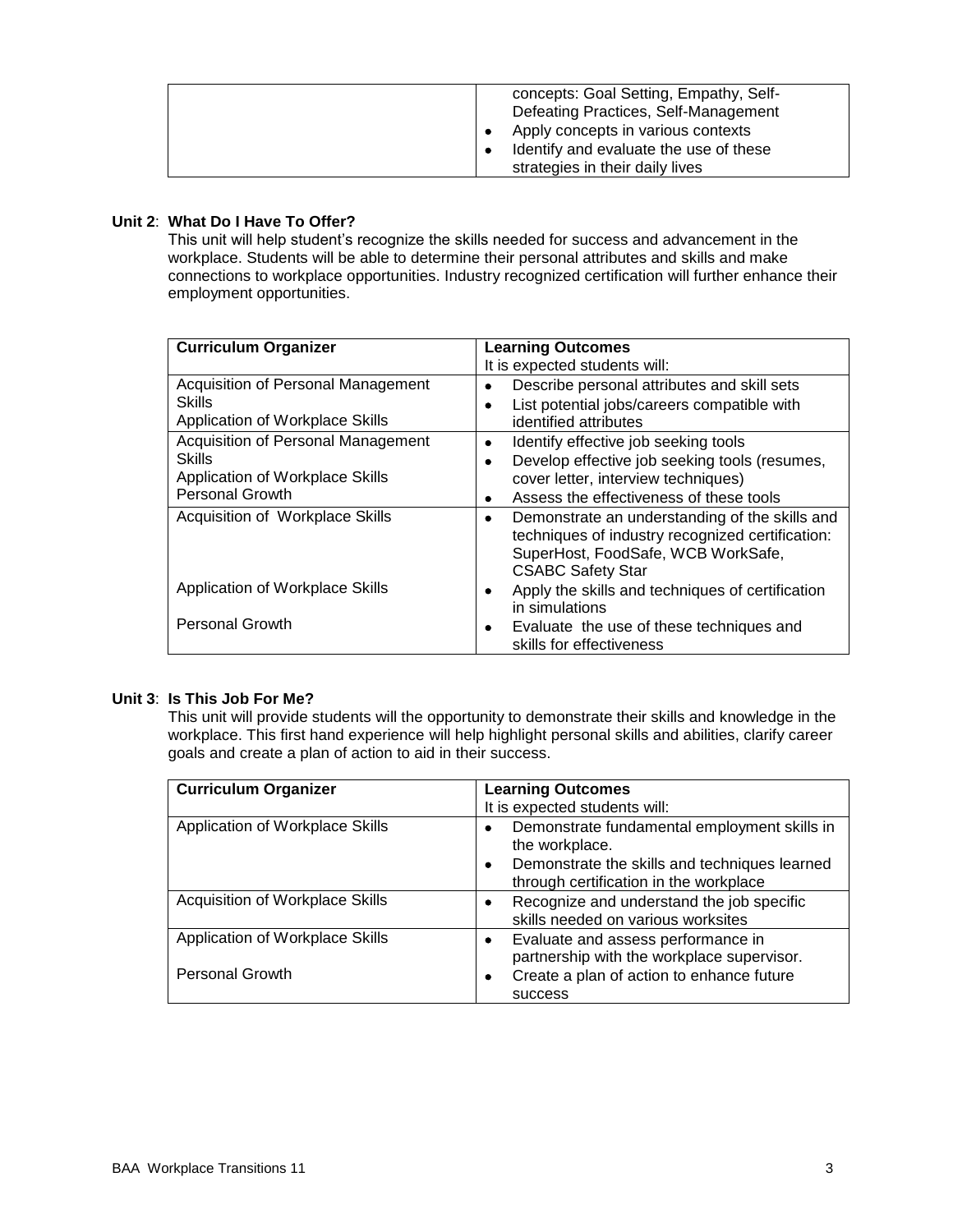## **Unit 4**: **Where Have I Been? Where Am I Going?**

This unit is a key component of the course as it will provide students with the tools to enhance and integrate reflection and assessment strategies into their lives. Students will work to identify their personal strengths and weaknesses in order to establish plans for future success.

| <b>Curriculum Organizer</b>                                                                                                          | <b>Learning Outcomes</b>                                                                                                                                                                                                                                                                                                                             |  |
|--------------------------------------------------------------------------------------------------------------------------------------|------------------------------------------------------------------------------------------------------------------------------------------------------------------------------------------------------------------------------------------------------------------------------------------------------------------------------------------------------|--|
|                                                                                                                                      | It is expected students will:                                                                                                                                                                                                                                                                                                                        |  |
| Acquisition of Personal Management<br><b>Skills</b><br>Application of Personal Management<br><b>Skills</b><br>Personal Management    | Develop an understanding of the purpose of<br>reflection in decision-making and goal setting<br>Demonstrate reflection in various contexts<br>٠<br>Demonstrate the use of a journal as a tool for<br>٠<br>self-reflection.                                                                                                                           |  |
| Personal Development<br>Application of Personal Management<br><b>Skills</b>                                                          | Use reflection to identify areas for improvement<br>٠<br>in school and workplace performance.<br>Create a plan of action to address short-term<br>٠<br>and long-term personal goals based on<br>previous experiences and self-understanding.                                                                                                         |  |
| Acquisition of Personal Management<br><b>Skills</b><br>Application of Personal Management<br><b>Skills</b><br><b>Personal Growth</b> | Demonstrate an understanding of the role of<br>٠<br>regular self-reflection in continued personal<br>growth<br>Assess personal effectiveness of regular<br>٠<br>reflection on personal success and growth                                                                                                                                            |  |
| <b>Personal Growth</b>                                                                                                               | Demonstrate transition planning<br>٠<br>Analyze experiences to identify strengths and<br>٠<br>areas of growth, interests and areas of non-<br>interests when planning for life after secondary<br>school<br>Apply personal management, personal<br>reflection and personal planning skills in the<br>development of plans beyond secondary<br>school |  |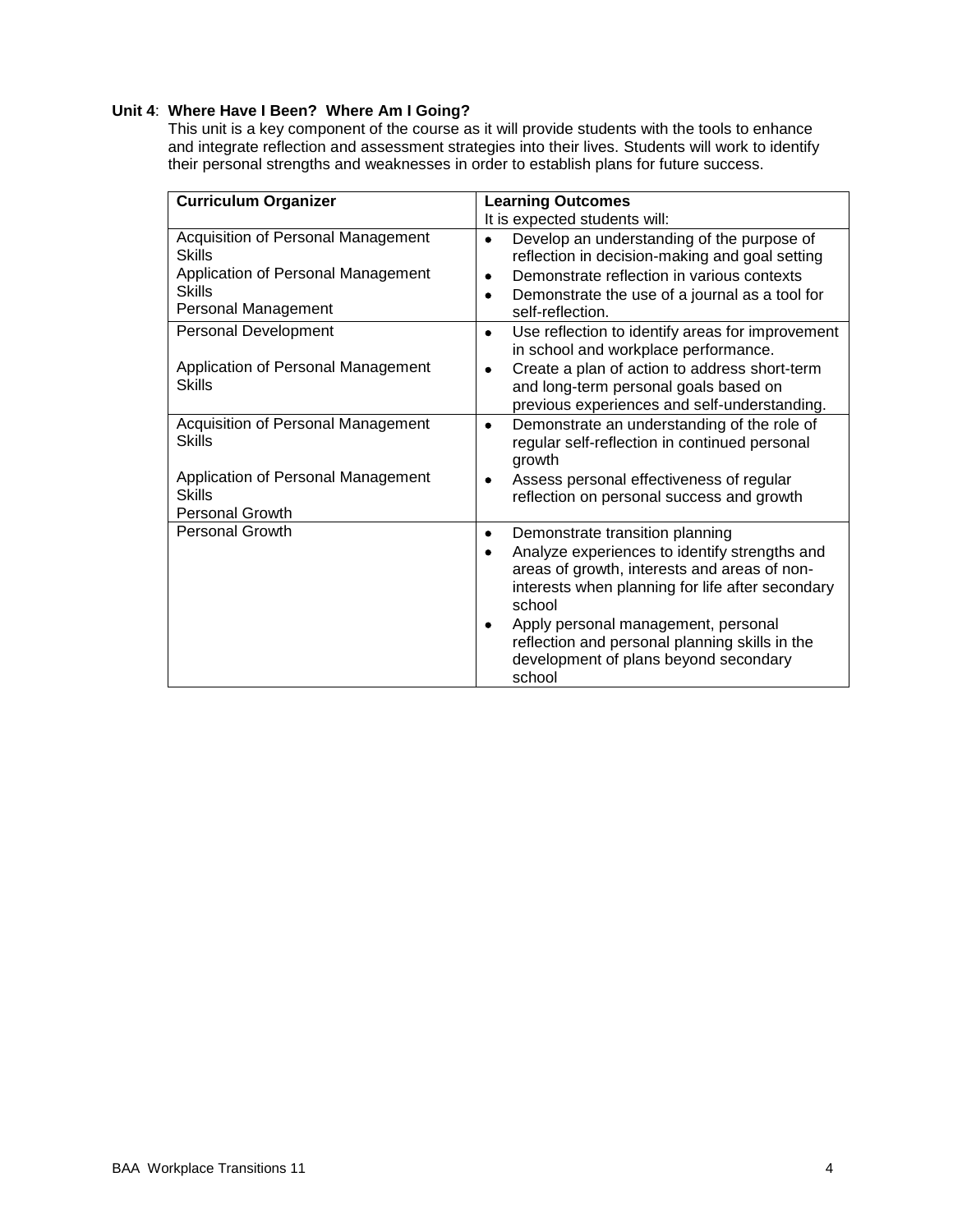**Instructional Component**: Teacher led instruction and discussion Research assignment/projects Student led discussion Field Trips Group work Guest presentations Work experience Journal Self-assessment activities

#### **Assessment Component**:

- Effective formative assessment via:
	- o Clearly articulated and understood learning intentions and success criteria
	- o Questions posed by students, peers and teachers to move learning forward
		- Discussions and dialogue
	- o Feedback that is timely, clear and involves a plan
	- o Students are resources for themselves and others peer and self-assessment
	- o Student ownership

Formative assessment used to adapt learning experiences and inquiry plans on an on-going basis to meet specific learning goals.

Development, awareness and action, based upon metacognition intended to lead to learner independence and selfcoaching.

#### Summative Assessment:

Summative assessments will be determined as students demonstrate proficiency/mastery toward particular learning outcomes. Summative assessments and final grades will reflect the following:

- Students will work collaboratively with the teacher to determine summative achievement on assignments and letter grades based upon dialogue, and evidence of learning
- Behaviour and work habits will NOT be included when determining letter grades
- Marks will not be deducted for late work
- Extra credit and bonus marks will not be awarded
- Plagiarizing will not result in reduced marks/grades –the student will be required to demonstrate their learning authentically
- Attendance will not be considered toward letter grade
- Only individual learning demonstrated –no group marks will be used to determine grades
- Letter grades will reflect learning towards the learning outcomes articulated above
- Letter grades will be based upon criteria provided/agreed upon toward the learning outcomes
- Letter grades will be determined in relation to the learning outcomes not in comparison to the achievement of other students
- Poor work will not be assessed towards grades students will only be assessed on quality work
- Professional judgment and evidence will be used to determine final letter grade in consultation with the student
- Zeros will not be assigned to missed assignments all required assignments must be completed
- Formative or practice towards learning outcomes will not be included in final grade assessment
- Most recent evidence toward learning outcomes will be used to assign letter grades learning is not averaged over time